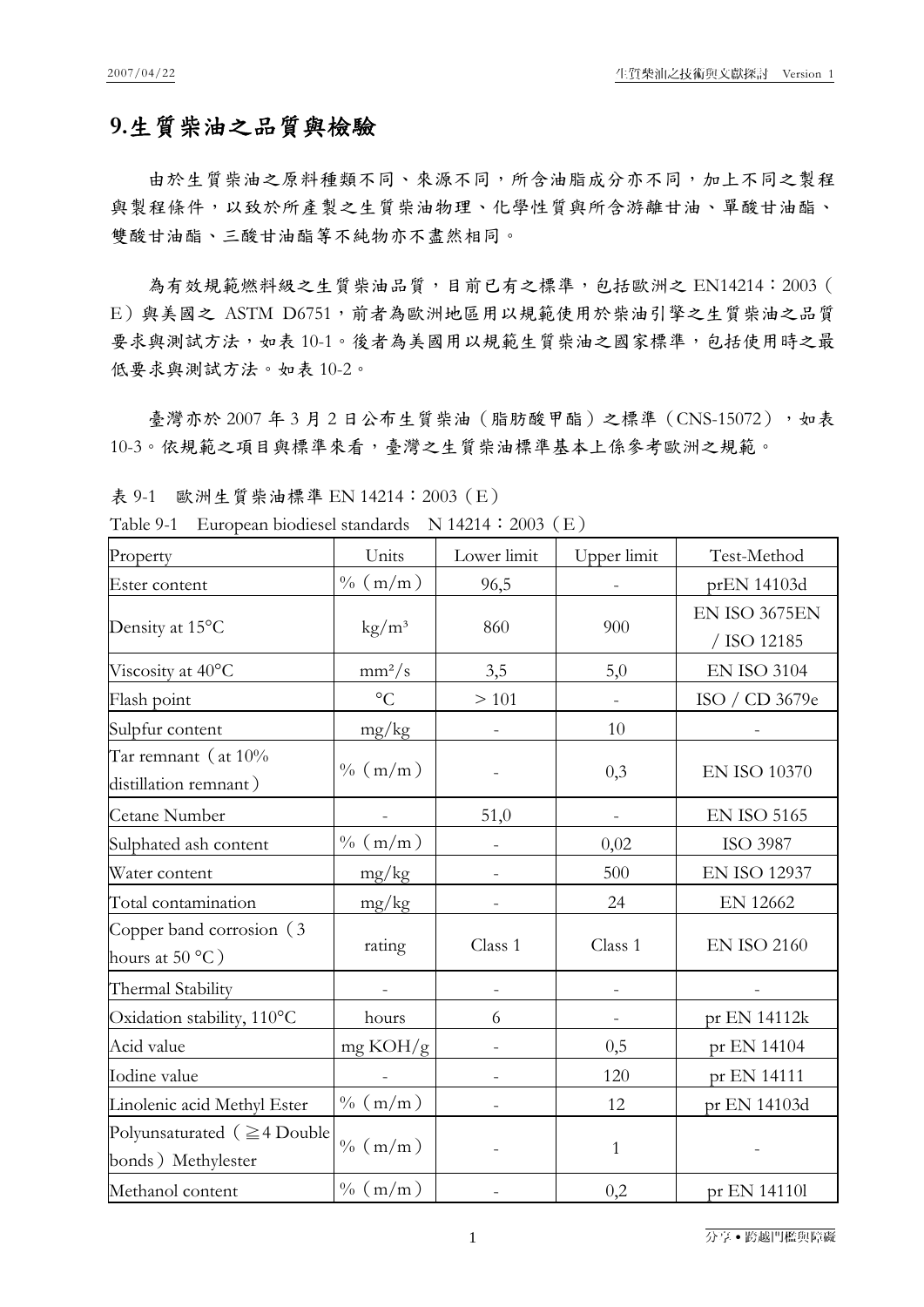| Monoglyceride content | $\% (m/m)$ | 0,8  | pr EN 14105m                    |
|-----------------------|------------|------|---------------------------------|
| Diglyceride content   | $\% (m/m)$ | 0,2  | pr EN 14105m                    |
| Triglyceride content  | $\% (m/m)$ | 0,2  | pr EN 14105m                    |
| Free Glycerine        | $\% (m/m)$ | 0,02 | pr EN 14105 $m/$<br>pr EN 14106 |
| Total Glycerine       | $\%$ (m/m) | 0,25 | pr EN 14105m                    |
| Alkali Metals (Na+K)  | mg/kg      | 5    | pr EN 14108 /<br>pr EN 14109    |
| Phosphorus content    | mg/kg      | 10   | pr $EN14107p$                   |

## 表 9-2 美國生質柴油標準 ASTM D6751

|  |  |  | Table 9-2 American Society for Testing and Materials biodiesel specification ASTM D6751 |
|--|--|--|-----------------------------------------------------------------------------------------|
|--|--|--|-----------------------------------------------------------------------------------------|

| Property                                        | Units              | Grade<br>S15 Limits  | Grade<br>S500 Limits | Test Method |
|-------------------------------------------------|--------------------|----------------------|----------------------|-------------|
| Flash Point                                     | $\rm ^{\circ}C$    | 130.0 min            | 130.0 min            | D 93        |
| Water and Sediment                              | $\%$ volume        | $0.050$ max          | $0.050$ max          | D 2709      |
| Kinematic viscosity, 40°C                       | $mm^2/s$           | $1.9 - 6.0$          | $1.9 - 6.0$          | D 445       |
| Sulfated ash                                    | $\%$ mass          | $0.020$ max          | $0.020$ max          | D 874       |
| Sulfur                                          | $\%$ mass<br>(ppm) | $0.0015$ max<br>(15) | $0.05$ max<br>(500)  | D 5453      |
| Copper strip corrosion                          |                    | No. 3 max            | No. 3 max            | D 130       |
| Cetane number                                   |                    | $47$ min             | $47$ min             | D 613       |
| Cloud point                                     | $\rm ^{\circ}C$    | Report               | Report               | D 2500      |
| Carbon residue                                  | $\%$ mass          | $0.050$ max          | $0.050$ max          | D 4530      |
| Acid number                                     | mg KOH/g           | $0.80$ max           | $0.80$ max           | D 664       |
| Free glycerin                                   | $\%$ mass          | 0.020                | 0.020                | D 6584      |
| Total glycerin                                  | $\%$ mass          | 0.240                | 0.240                | D 6584      |
| Phosphorus content                              | $\%$ mass          | $0.001$ max          | $0.001$ max          | D 4951      |
| Distillation temperature,<br>AET, 90% recovered | $\rm ^{\circ}C$    | 360 max              | 360 max              | D 1160      |

## 表 9-3 臺灣生質柴油 (脂肪酸甲酯)標準 CNS-15072

Table 9-3 Taiwan Biodiesel - Fatty acid methyl esters (FAME) Standard CNS-15072

| Property                           | Units                  | Lower limit | Upper limit | Test-Method            |
|------------------------------------|------------------------|-------------|-------------|------------------------|
| 酯含量<br>Ester content               | (m/m)<br>$\frac{0}{0}$ | 96.5        |             | CNS-15051              |
| 密度<br>Density at 15 <sup>o</sup> C | $\text{kg}/\text{m}^3$ | 860         | 900         | CNS-12017<br>CNS-14474 |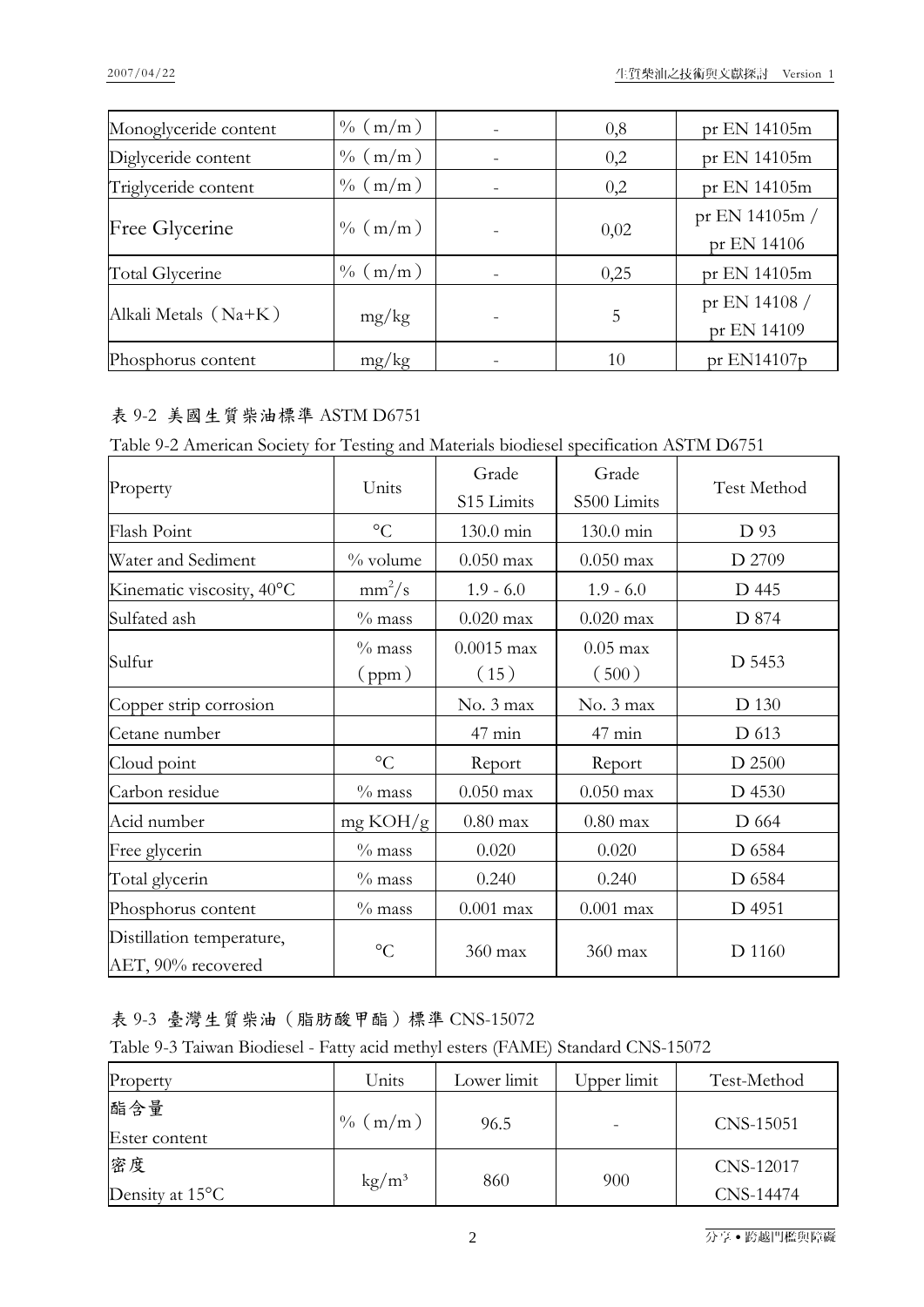| 黏度                                | $mm^2/s$        | 3,5     | 5,0          | CNS-3390  |
|-----------------------------------|-----------------|---------|--------------|-----------|
| Viscosity at 40°C                 |                 |         |              |           |
| 閃點<br>Flash point                 | $\rm ^{\circ}C$ | 120     |              | CNS-3574  |
| 硫含量                               |                 |         |              |           |
| Sulpfur content                   | mg/kg           |         | 10           | CNS-14505 |
| 殘碳量 (10%蒸餘物)                      |                 |         |              |           |
| Tar remnant (at $10\%$            | $\%$ (m/m)      |         | 0.3          | CNS-14477 |
| distillation remnant)             |                 |         |              |           |
| 十六烷值                              |                 |         |              |           |
| Cetane Number                     |                 | 51.0    |              | CNS-5165  |
| 硫酸鹽灰分                             |                 |         |              |           |
| Sulphated ash content             | $\% (m/m)$      |         | 0.02         | CNS-3576  |
| 水分                                |                 |         |              |           |
| Water content                     | mg/kg           |         | 500          | CNS-4446  |
| 總污染量                              |                 |         |              |           |
| Total contamination               | mg/kg           |         | 24           | CNS-15055 |
| 銅片腐蝕性 3 小時 50 ℃                   |                 |         |              |           |
| Copper band corrosion (3          | rating          | Class 1 | Class 1      | CNS-1219  |
| hours at 50 $^{\circ}$ C)         |                 |         |              |           |
| 氧化穩定性                             | hours           | 6       |              | CNS-15056 |
| Oxidation stability, 110°C        |                 |         |              |           |
| 酸價                                | mg KOH/g        |         | 0.5          | CNS-14669 |
| Acid value                        |                 |         |              | CNS-14906 |
| 碘價                                |                 |         | 120          | CNS-15060 |
| Iodine value                      |                 |         |              |           |
| 次麻油酸甲酯 Linolenic acid             | $\% (m/m)$      |         | 12           | CNS-15051 |
| Methyl Ester                      |                 |         |              |           |
| Polyunsaturated ( $\geq 4$ Double | $\% (m/m)$      |         | $\mathbf{1}$ |           |
| bonds) Methylester                |                 |         |              |           |
| 甲醇含量                              | $\% (m/m)$      |         | 0.2          | CNS-8523  |
| Methanol content                  |                 |         |              |           |
| 單甘油酯含量                            | $\% (m/m)$      |         | 0.8          | CNS-15018 |
| Monoglyceride content             |                 |         |              |           |
| 雙甘油酯含量                            | $\% (m/m)$      |         | 0.2          | CNS-15018 |
| Diglyceride content               |                 |         |              |           |
| 三甘油酯含量                            | $\% (m/m)$      |         | 0.2          | CNS-15018 |
| Triglyceride content              |                 |         |              |           |